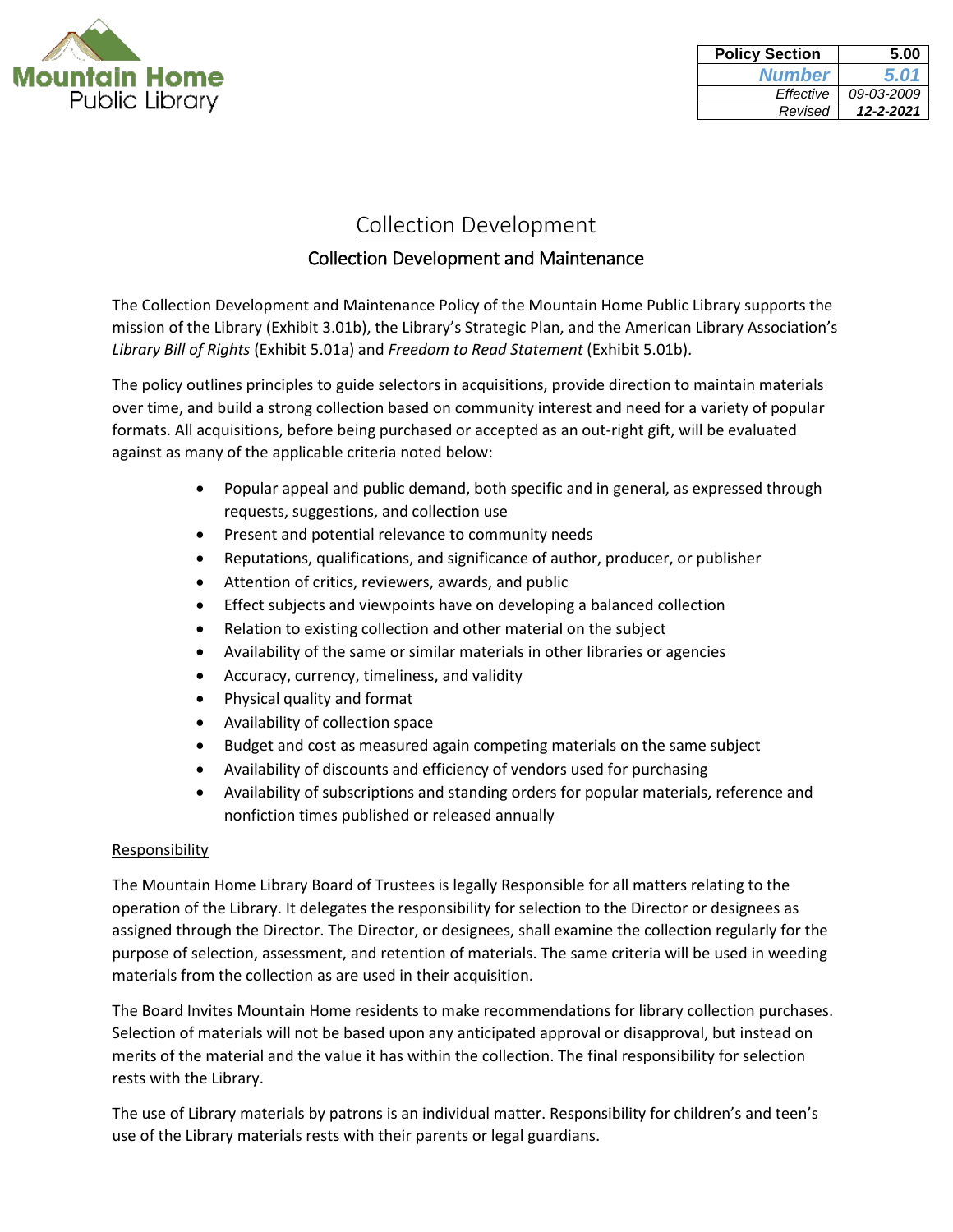

| <b>Policy Section</b> | 5.00       |
|-----------------------|------------|
| <b>Number</b>         | 5.01a      |
| Effective             | 10-05-1996 |
| Revised               | 12-2-2021  |

## Library Bill of Rights

The American Library Association affirms that all libraries are forums for information and ideas, and that the following basic policies should guide their services.

- I. Books and other library resources should be provided for the interest, information, and enlightenment of all people of the community the library serves. Materials should not be excluded because of the origin, background, or views of those contributing to their creation.
- II. Libraries should provide materials and information presenting all points of view on current and historical issues. Materials should not be proscribed or removed because of partisan or doctrinal disapproval.
- III. Libraries should challenge censorship in the fulfillment of their responsibility to provide information and enlightenment.
- IV. Libraries should cooperate with all persons and groups concerned with resisting abridgement of free expression and free access to ideas.
- V. A person's right to use a library should not be denied or abridged because of origin, age, background, or views.
- VI. Library which make exhibit spaces and meeting rooms available to the public they serve should make such facilities available on an equitable basis, regardless of the beliefs or affiliations of individuals or groups requesting their use.
- VII. All people, regardless of origin, age, background, or views, possess a right to privacy and confidentiality in their library use. Libraries should advocate for, educate about, and protect people's privacy, safeguarding all library use data, including personally identifiable information.

*Adopted June 19, 1939, by the ALA Council; amended October 14, 1944; June 18, 1948; February 2, 1961; June 27, 1967; January 23, 1980; June 29, 2019.*

*Inclusion of "age" reaffirmed January 23, 1996.* 

ALA American Library Association. (1996). *Library bill of rights*. Advocacy, Legislation & Issues. Retrieved November 22, 2021, from<https://www.ala.org/advocacy/intfreedom/librarybill>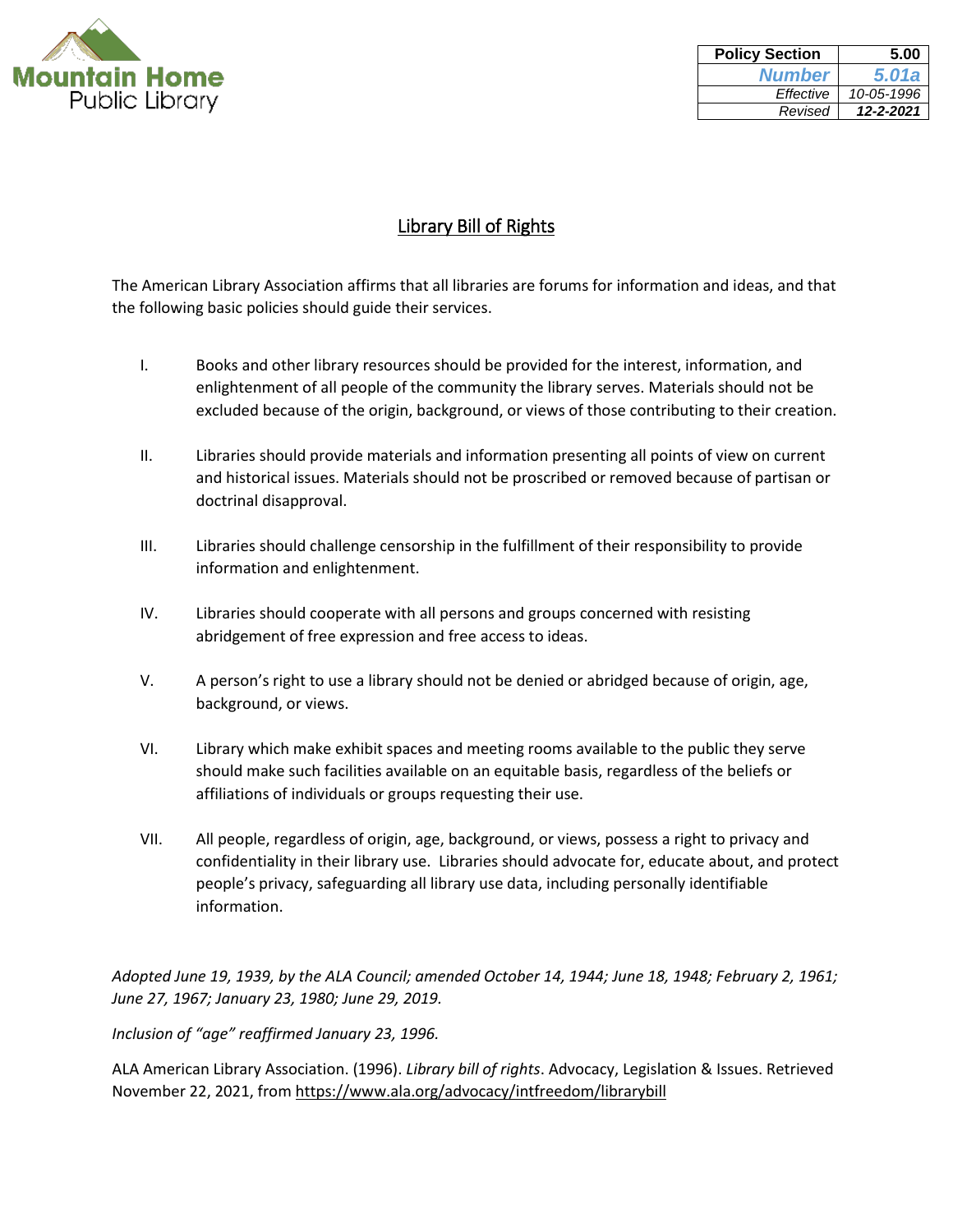

| <b>Policy Section</b> | 5.00       |
|-----------------------|------------|
| <b>Number</b>         | 5.01b      |
|                       | page 1/4   |
| Effective             | 10-05-1996 |
| Revised               | 12-2-2021  |

The freedom to read is essential to our democracy. It is continuously under attack. Private groups and public authorities in various parts of the country are working to remove or limit access to reading materials, to censor content in schools, to label "controversial" views, to distribute lists of "objectionable" books or authors, and to purge libraries. These actions apparently rise from a view that our national tradition of free expression is no longer valid; that censorship and suppression are needed to counter threats to safety or national security, as well as to avoid the subversion of politics and the corruption of morals. We, as individuals devoted to reading and as librarians and publishers responsible for disseminating ideas, wish to assert the public interest in the preservation of the freedom to read.

Most attempts at suppression rest on a denial of the fundamental premise of democracy: that the ordinary individual, by exercising critical judgement, will select the good and reject the bad. We trust Americans to recognize propaganda and misinformation, and to make their own decisions about what they read and believe. We do not believe they are prepared to sacrifice their heritage of a free press in order to be "protected" against what others think may be bad for them. We believe they still favor free enterprise in ideas and expression.

These efforts at suppression are related to a larger pattern of pressures being brought against education, the press, art and images, films, broadcast media, and the Internet. The problem Is not only one of actual censorship. The shadow of fear cast by these pressures leads, we suspect, to an even larger voluntary curtailment of expression by those who seek to avoid controversy or unwelcome scrutiny by government officials.

Such pressure toward conformity is perhaps natural to a time of accelerated change. And yet suppression is never more dangerous than in such a time of social tension. Freedom has given the United States the elasticity to endure strain. Freedom keeps open the path to novel and creative solutions, and enables change to come by choice. Every silencing of a heresy, every enforcement of an orthodoxy, diminishes the toughness and resilience of our society and leaves it the less able to deal with controversy and difference.

Now as always in our history, reading is among our greatest freedoms. The freedom to read and write is almost the only means for making generally available ideas or manners of expression that can initially command only a small audience. The written word is the natural medium for the new idea and the untried voice from which come the original contributions to social growth. It is essential to the extended discussion that serious though requires, and to the accumulation of knowledge and ideas into organized collections.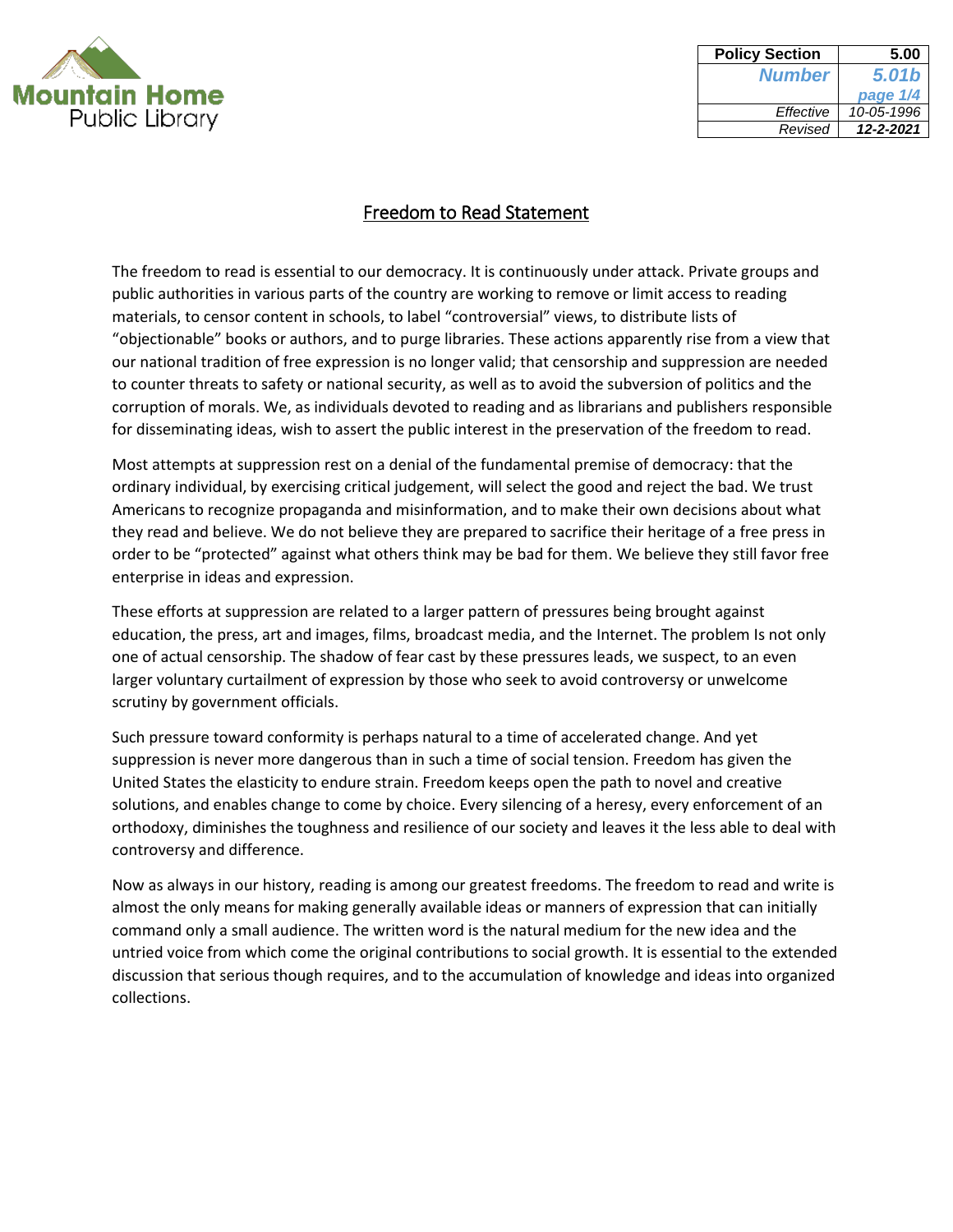

| <b>Policy Section</b> | 5.00       |
|-----------------------|------------|
| <b>Number</b>         | 5.01b      |
|                       | page 2/4   |
| Effective             | 10-05-1996 |
| Revised               | 12-2-2021  |
|                       |            |

We believe that free communication is essential to the preservation of a free society and a creative culture. We believe that these pressures toward conformity present the danger of limiting the range and variety of inquiry and expression on which our democracy and our culture depend. We believe that every American community must jealously guard the freedom to publish and to circulate, in order to preserve its own freedom to read. We believe that publishers and librarians have a profound responsibility to give validity to that freedom to read by making it possible for readers to choose freely from a variety of offerings.

The freedom to read is guaranteed by the Constitution. Those with faith in free people will stand firm on these constitutional guarantees of essential rights and will exercise the responsibilities that accompany these rights.

We therefore affirm these propositions:

1. *It is in the public interest for publishers and librarians to make available the widest diversity of views and expressions, including those that are unorthodox, unpopular, or considered dangerous by the majority.* 

Creative thought is by definition new, and what is new is different. The bearer of every new thought is a rebel until that idea is refined and tested. Totalitarian systems attempt to maintain themselves in power by the ruthless suppression of any concept that challenges the established orthodoxy. The power of a democratic system to adapt to Change is vastly strengthened by the freedom of its citizens to choose widely from among conflicting opinions offered freely to them. To stifle every nonconformist idea to birth would mark the end of the democratic process. Furthermore, only through the constant activity of weighing and selecting can the democratic mind attain the strength demanded by times like these. We need to know not only what we believe but why we believe.

- 2. *Publishers, librarians, and booksellers do not need to endorse every idea or presentation they make available. It would conflict with the public interest for them to establish their own political, moral, or aesthetic views as a standard for determining what should be published or circulated.*  Publishers and librarians serve the educational process by helping to make available knowledge and ideas required for the growth of the mind and the increase of learning. They do not foster education by imposing as mentors the patterns of their own thought. The people should have the freedom to read and consider a broader range of ideas than those that may be held by a single librarian or publisher or government or church. It is wrong that what one can read should be confined to what another thinks proper.
- 3. *It is contrary to public interest for publishers or librarians to bar access to writings on the basis of the personal history or political affiliations of the author.*  No art or literature can flourish if it is to be measured by the political views or private lives of its creator. No society of free people can flourish that draws up lists of writers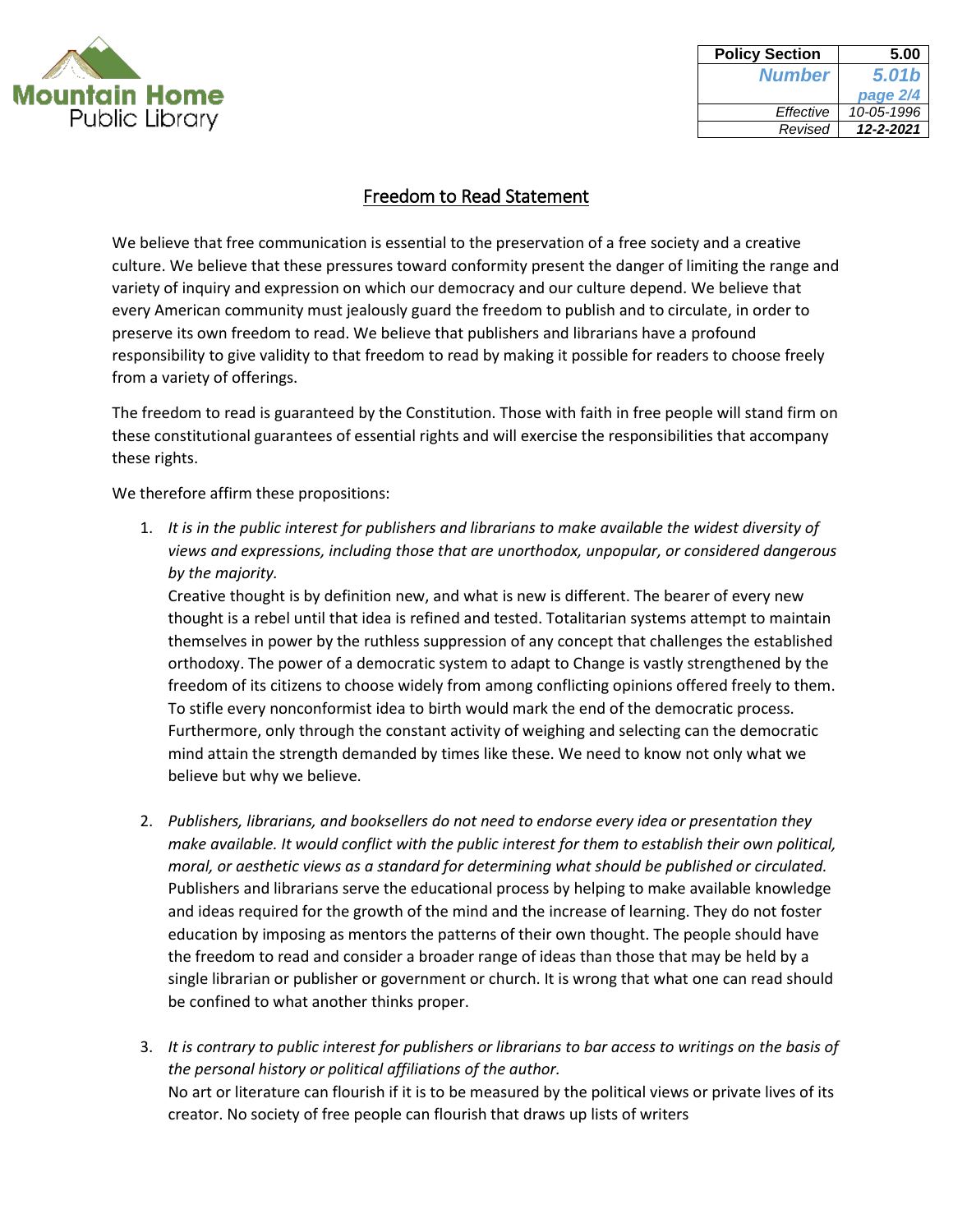

| <b>Policy Section</b> | 5.00       |
|-----------------------|------------|
| <b>Number</b>         | 5.01b      |
|                       | page 3/4   |
| Effective             | 10-05-1996 |
| Revised               | 12-2-2021  |
|                       |            |

to whom it will not listen, whatever they may have to say.

4. *There is no place in our society for efforts to coerce the taste of others, to confine adults to the reading matter deemed suitable for adolescents, or to inhibit the efforts of writers to achieve artistic expression.*

To some, much of modern expression is shocking. But is not much of life itself shocking? We cut off literature at the source if we prevent writers from dealing with the stuff of life. Parents and teachers have a responsibility to prepare the young to meet the diversity of experiences in life to which they will be exposed, as they have a responsibility to help them learn to think critically for themselves. These are affirmative responsibilities, not to be discharged simply by preventing them from reading works for which they are not yet prepared. In these matters values differ, and values cannot be legislated; nor can machinery be devised that will suit the demands of one group without limiting them freedom of others.

- 5. *It is not in the public interest to force a reader to accept the prejudgment of a label characterizing any expression of its author as subversive or dangerous.*  The ideal of labeling presupposes the existence of individuals or groups with wisdom to determine by authority what is good or bad for others. It presupposes that individuals must be directed in making up their minds about the ideas they examine. But Americans do not need others to do their thinking for them.
- 6. *It is the responsibility of publishers and librarians, as guardians of the people's freedom to read, to contest encroachments upon that freedom by individuals or groups seeking to impose their own standards or tastes upon the community at large; and by the government whenever it seeks to reduce or deny public access to public information.*

It is inevitable in the give and take of the democratic process that the political, the moral, or the aesthetic concepts of an individual or group will occasionally collide with those of another individual or group. In a free society individuals are free to determine for themselves what they wish to read, and each group is free to determine what it will recommend to its freely associated members. But no group has the right to take the law into its own hands, and to impose its own concept of politics or morality upon other members of a democratic society. Freedom is no freedom if it is accorded only to the accepted and the inoffensive. Further, democratic societies are more safe, free, and creative when the free flow of public information is not restricted by governmental prerogative or self-censorship.

*7. It is the responsibility of publishers and librarians to give full meaning to the freedom to read by providing books that enrich the quality and diversity of thought and expression. By the exercise of this affirmative responsibility, they can demonstrate that the answer to a "bad" book is a good one, the answer to a "bad" idea is a good one.*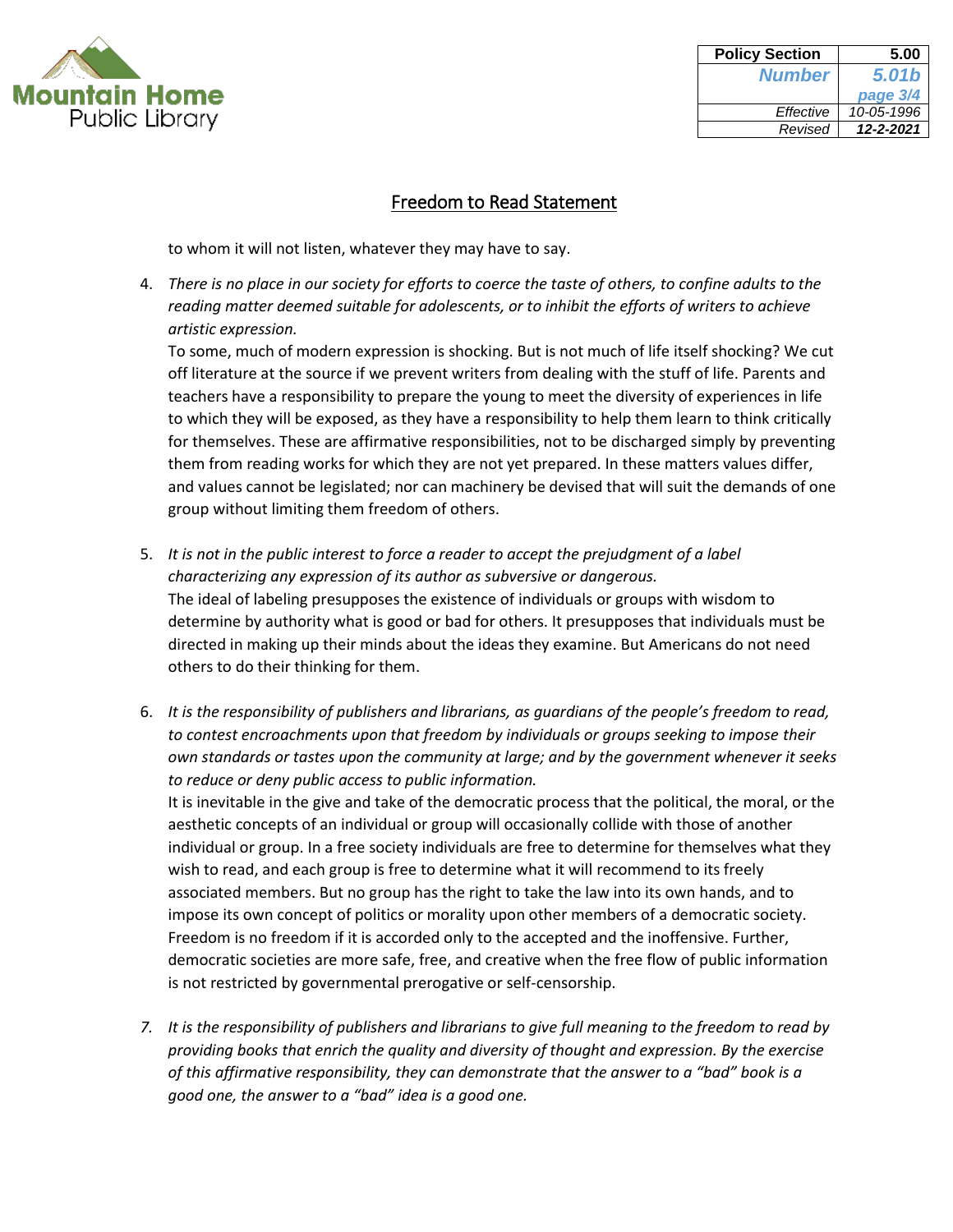

| <b>Policy Section</b> | 5.00       |
|-----------------------|------------|
| <b>Number</b>         | 5.01b      |
|                       | page 4/4   |
| Effective             | 10-05-1996 |
| Revised               | 12-2-2021  |

The freedom to read is of little consequence when the reader cannot obtain matter fit for that reader's purpose. What is needed is not only the absence of restraint, but the positive provision of opportunity for the people to read the best that has been thought and said. Books are the major channel by which the intellectual inheritance is handed down, and the principal means of its testing and growth. The defense of the freedom to read requires of all publishers and librarians the utmost of their faculties, and deserves of all Americans the fullest of their support.

We state these propositions neither lightly nor as easy generalizations. We here stake out a lofty claim for the value of the written word. We do so because we believe that it is possessed of enormous variety and usefulness, worthy of cherishing and keeping free. We realize that the application of these propositions may mean the dissemination of ideas and manners of expression that are repugnant to many persons. We do not state these propositions in the comfortable belief that what people read is unimportant. We believe rather that what people read is deeply important; that ideas can be dangerous; but that the suppression of ideas is fatal to a democratic society. Freedom itself is a dangerous way of life, but it is ours.

This statement was originally issued in May of 1953 by the Westchester Conference of the American Library Association and the American Book Publishers Council, which in 1970 consolidated with the American Educational Publishers Institute to become the Association of American Publishers.

*Adopted June 25, 1953, by the ALA Council and the AAP Freedom to Read Committee; amended January 28, 1972; January 16, 1991; July 12, 2000; June 30, 2004.* 

ALA American Library Association. (1996). *The freedom to read statement*. Advocacy, Legislation & Issues. Retrieved November 22, 2021, from <https://www.ala.org/advocacy/intfreedom/freedomreadstatement>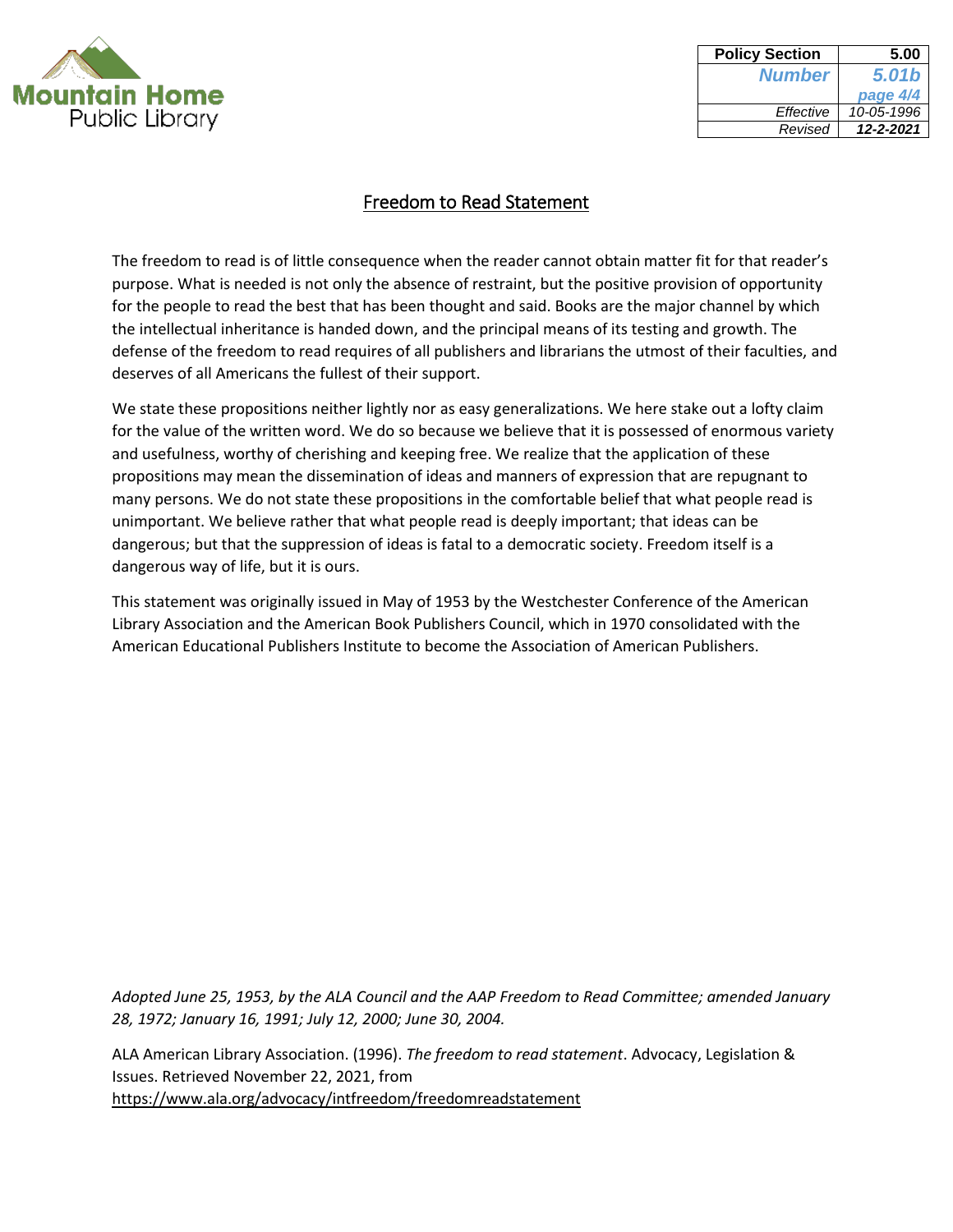

| <b>Policy Section</b> | 5.00       |
|-----------------------|------------|
| <b>Number</b>         | 5.02       |
| Effective             | 09-03-2009 |
| Revised               | 12-2-2021  |

## Request for Reconsideration of Materials

The Library will review decisions regarding specific titles upon written request from Mountain Home Public Library patrons. The Director or designee will provide a Request for Reconsideration Form (Exhibit 5.02a) for this purpose. Requests for reclassification will be brought to the attention of the Library Board but final determination of placement within the collection will be made by the Director.

When a completed Request for Reconsideration of Library Materials form is received by the Library Director, the Library will begin its reconsideration process for exclusion of an item. The process consists of the following steps:

- 1. The Director will notify the Library Board a Request for Reconsideration of Library Materials form has been received.
- 2. The Library Director and designated staff will review the materials under consideration and communicate their decision to remove or retain materials in question to the patron and Library Board of Trustees in writing within 20 business days of receipt of the Request for Reconsideration of Library Materials form.
- 3. Should the patron not be satisfied with the staff's decision, the patron may appeal the decision in writing to the Library Board within 10 business days.
- 4. The Board may schedule a date to hear the patron's request and/or communicate a final decision to the patron within 20 business days.

In considering Requests for Reconsideration, staff, the Director and the Board will consider each work as a whole, and individual passages will not be treated out of context. They will also consider the literary merit of work recognized as classics, even though classic works may contain words or sentiments which, today, are deemed controversial.

No materials shall be excluded from the Library's collection solely due to coarse language or implicit or explicit treatment of certain situations, if a reasonably accurate picture of the human experience is portrayed or if the work is deemed a significant artistic endeavor.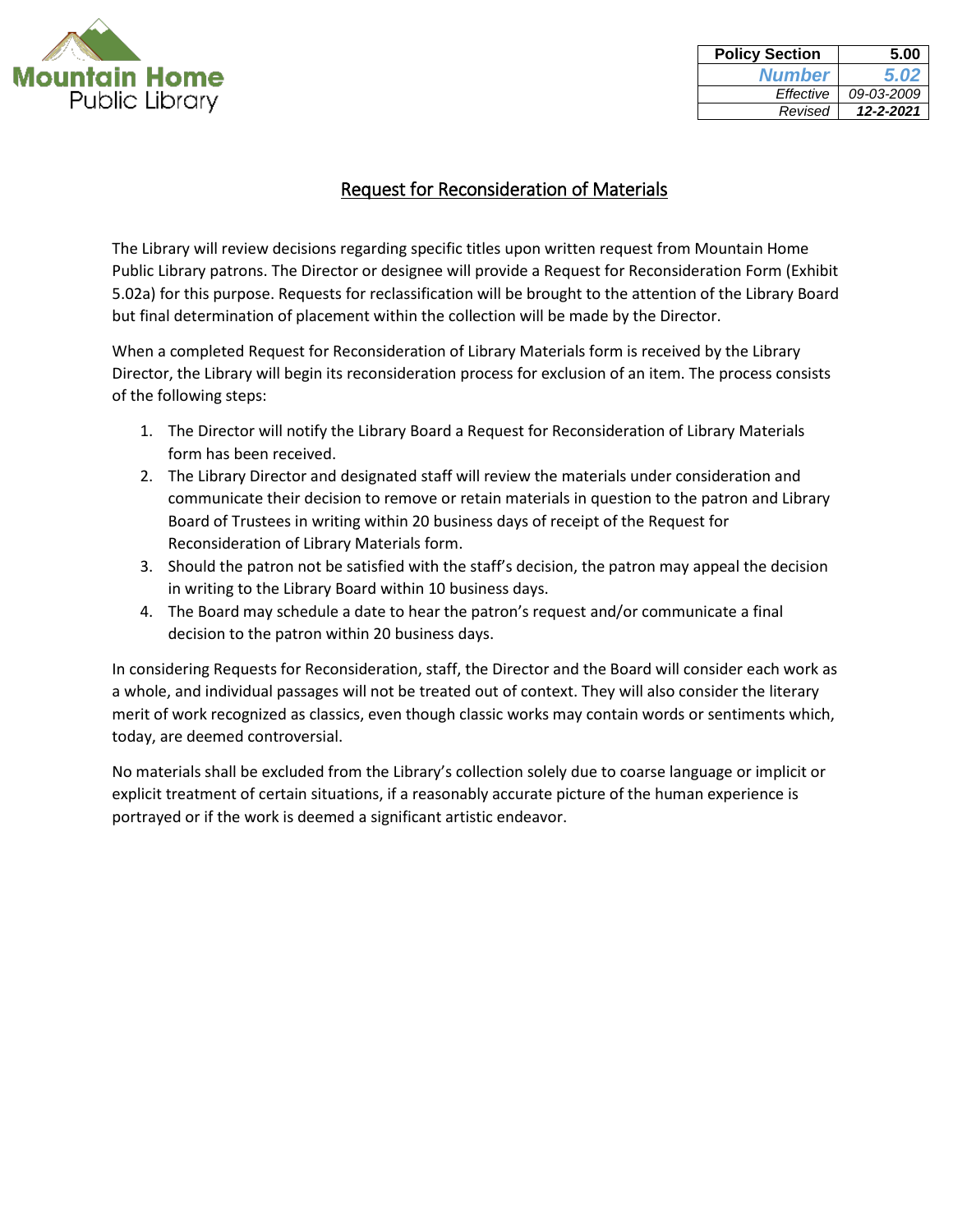

| <b>Policy Section</b> | 5.00         |
|-----------------------|--------------|
| <b>Number</b>         | <b>5.02a</b> |
|                       | page 1/3     |
| Effective             | 09-03-2009   |
| Revised               | 12-2-2021    |

## Request for Reconsideration of Materials Form

# **Mountain Home Public Library Request for Reconsideration of Library Material Form**

Patrons wishing to contest the appropriateness of library material are required to fill out the following form for each title in question. Completed Request for Reconsideration of Library Material forms must be returned to the Library Director. Requests for reconsideration will be placed on the next regular meeting agenda of the Library Board of Trustees and a formal review process, as outlined in the Library Policy Manual, *Section XIII – Collection Development Policy*, will be initiated.

|                                                          | Type of material: adult fiction ______ adult nonfiction _____                   |  |            |                               | juvenile fiction _____ |  |
|----------------------------------------------------------|---------------------------------------------------------------------------------|--|------------|-------------------------------|------------------------|--|
|                                                          | juvenile nonfiction ____________teen fiction _____________teen nonfiction _____ |  |            |                               |                        |  |
|                                                          | periodical____                                                                  |  | audio ____ |                               | $CD$ DVD ____          |  |
|                                                          |                                                                                 |  |            |                               |                        |  |
|                                                          | description                                                                     |  |            |                               |                        |  |
|                                                          |                                                                                 |  |            |                               |                        |  |
|                                                          |                                                                                 |  |            |                               |                        |  |
|                                                          |                                                                                 |  |            |                               |                        |  |
|                                                          | This request is being initiated by:                                             |  |            |                               |                        |  |
|                                                          |                                                                                 |  |            |                               |                        |  |
| Address, City, State, Zip                                |                                                                                 |  |            |                               |                        |  |
|                                                          |                                                                                 |  |            |                               |                        |  |
|                                                          | Home Phone: ______________________                                              |  |            | Work Phone: _________________ |                        |  |
|                                                          | Do you represent: Yourself _______________Group ____________Organization ______ |  |            |                               |                        |  |
| If so, please include name, phone & contact information: |                                                                                 |  |            |                               |                        |  |
|                                                          |                                                                                 |  |            |                               |                        |  |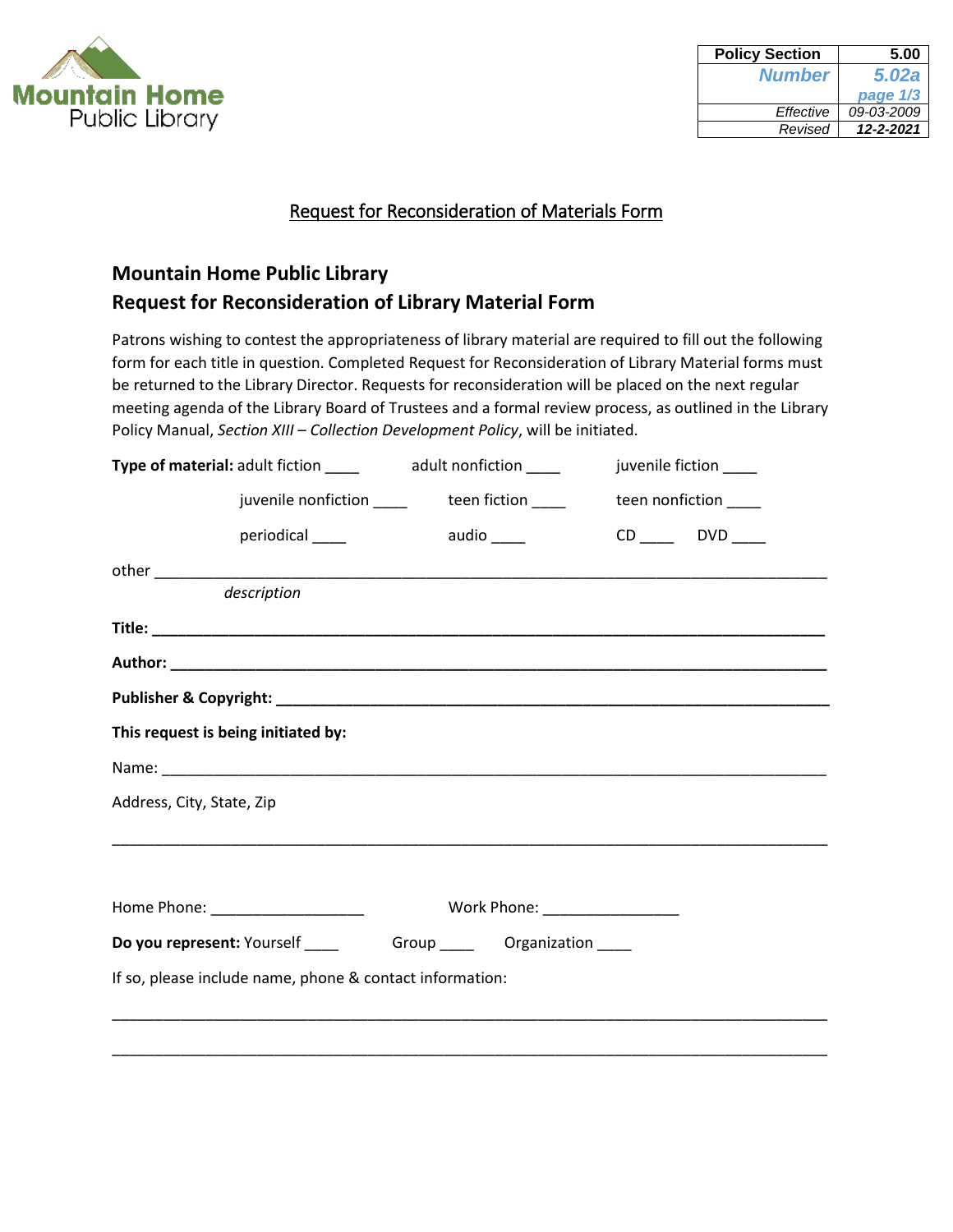

| <b>Policy Section</b> | 5.00       |
|-----------------------|------------|
| <b>Number</b>         | 5.02a      |
|                       | page 2/3   |
| Effective             | 09-03-2009 |
| Revised               | 12-2-2021  |
|                       |            |

## Request for Reconsideration of Materials Form

**Please complete the following questions regarding the material you are challenging. You may add another sheet of paper as needed.** 

**1. What do you find inappropriate with the material you wish to challenge? Please include specific citations and page numbers.** 

**2. Fully describe what you have based your objections upon.** 

**3. Have you read, listened to, or viewed the entire work you are challenging?** 

Yes \_\_\_\_\_\_ No \_\_\_\_\_

**If no, specifically describe what portions you did read, listen to, or view.**